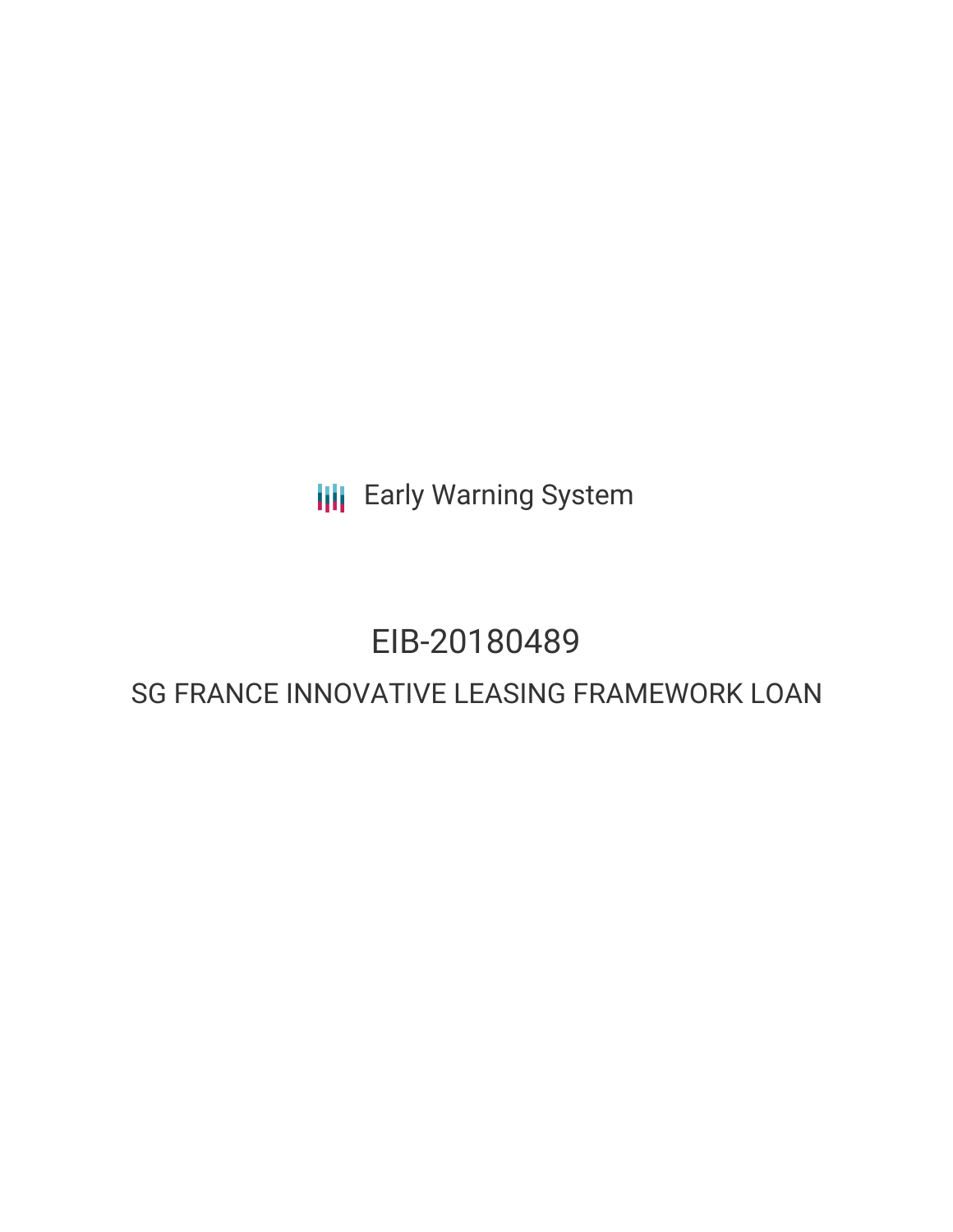

#### **Quick Facts**

| <b>Countries</b>               | France                         |
|--------------------------------|--------------------------------|
| <b>Financial Institutions</b>  | European Investment Bank (EIB) |
| <b>Status</b>                  | Proposed                       |
| <b>Bank Risk Rating</b>        | U                              |
| <b>Borrower</b>                | PRIVATE ENTITY(IES)            |
| <b>Sectors</b>                 | Energy, Industry and Trade     |
| <b>Investment Type(s)</b>      | Loan                           |
| <b>Investment Amount (USD)</b> | \$271.50 million               |
| <b>Project Cost (USD)</b>      | \$678.75 million               |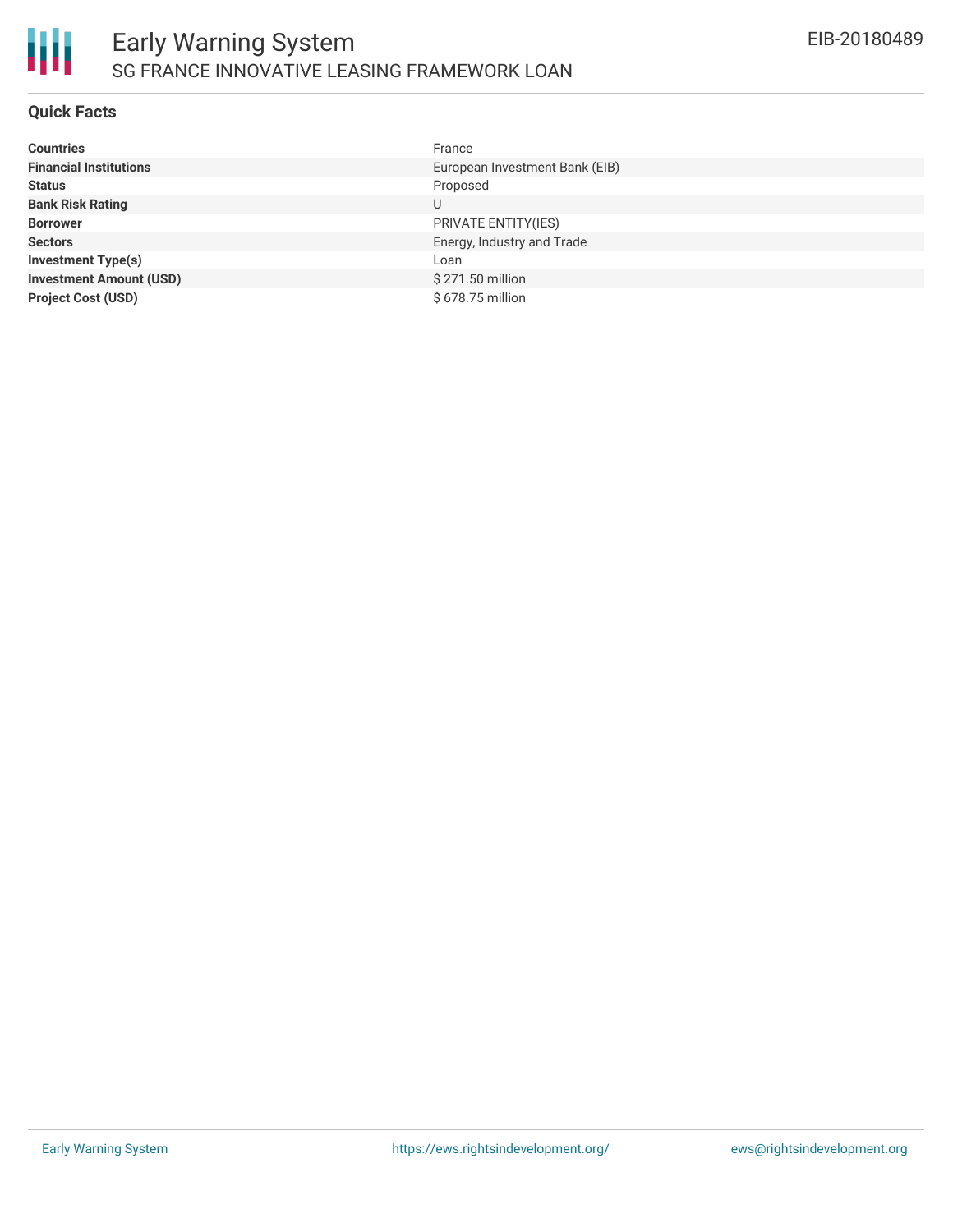

#### **Project Description**

This project provides funding to FranFinance, Société Générale's leasing affiliate, to lend money to companies for innovative leasing equipment in France.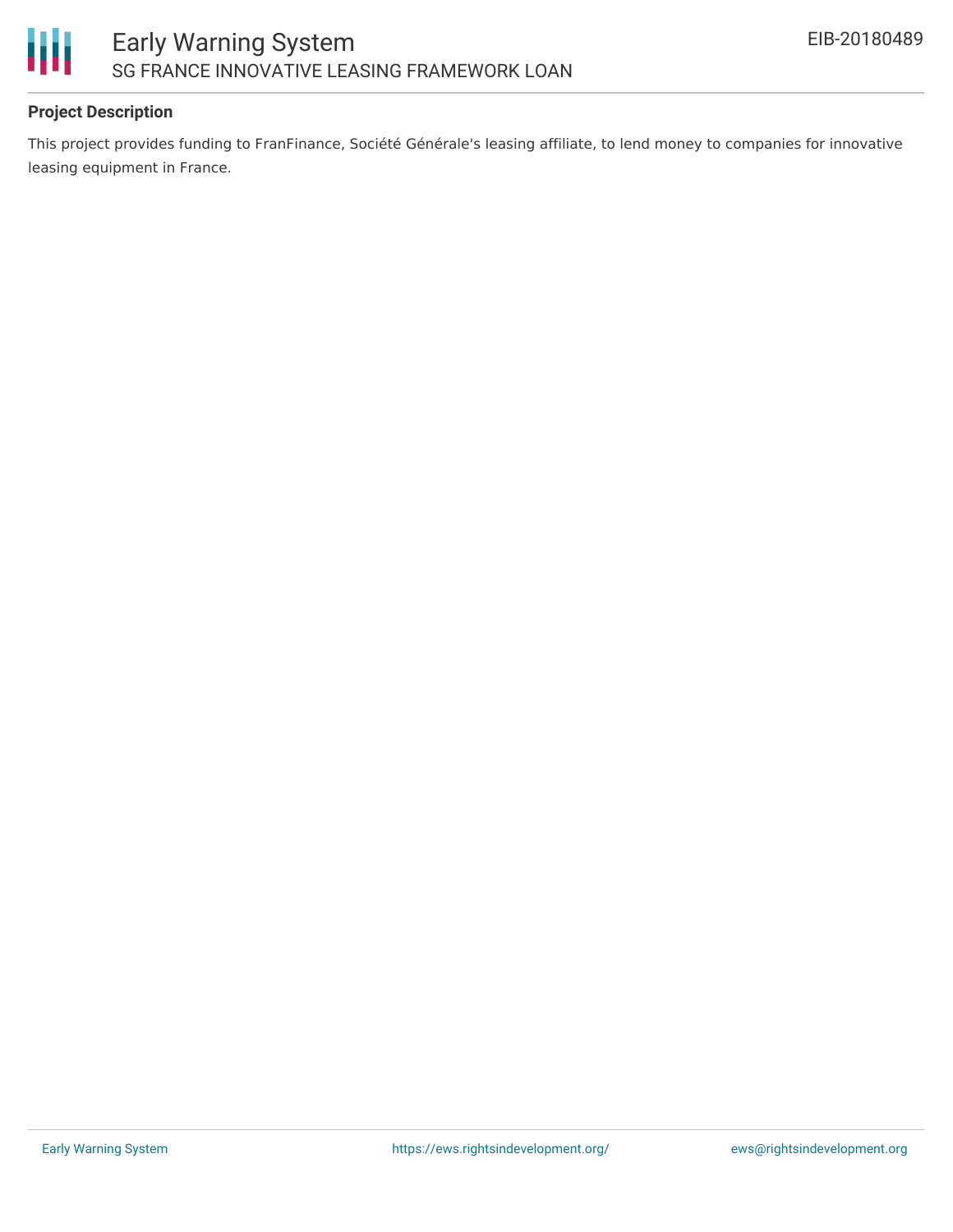#### **Investment Description**

European Investment Bank (EIB)

#### **Financial Intermediary**

Financial Intermediary: A commercial bank or financial institution that receives funds from a development bank. A financial intermediary then lends these funds to their clients (private actors) in the form of loans, bonds, guarantees and equity shares. Financial intermediaries include insurance, pension and equity funds. The direct financial relationship is between the development bank and the financial intermediary.

[Franfinance](file:///actor/1661/) SA (Financial Intermediary)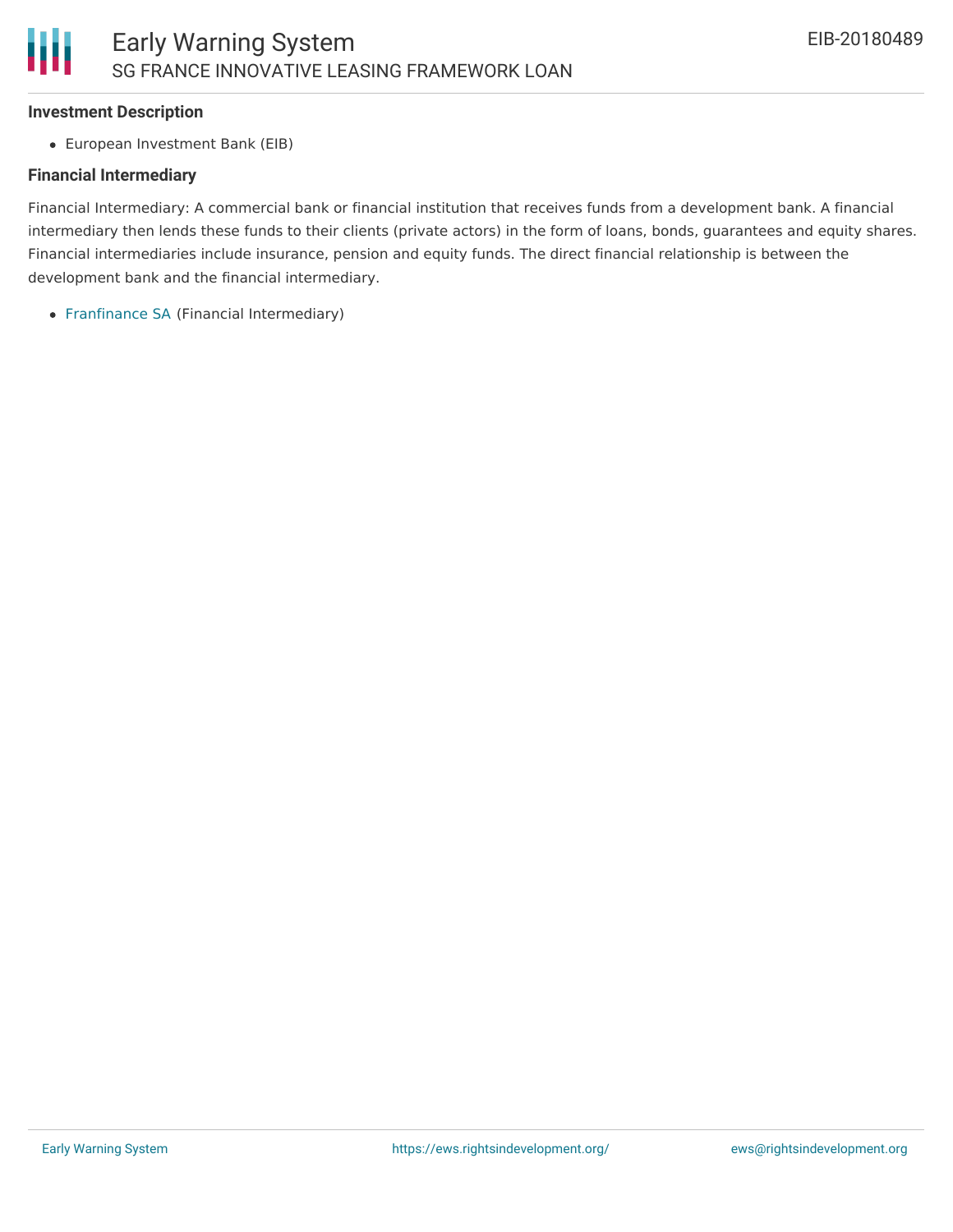# 冊

### Early Warning System SG FRANCE INNOVATIVE LEASING FRAMEWORK LOAN

| <b>Private Actor 1</b>   | <b>Private Actor</b><br>Role | <b>Private Actor</b><br>Sector | <b>Relation</b> | <b>Private Actor 2</b> | <b>Private Actor</b><br>2 Role | <b>Private Actor</b><br>2 Sector |  |
|--------------------------|------------------------------|--------------------------------|-----------------|------------------------|--------------------------------|----------------------------------|--|
| $\overline{\phantom{a}}$ | $\overline{\phantom{0}}$     | $\overline{\phantom{0}}$       | -               | Société Générale S.A.  | Parent Company                 | $\overline{\phantom{0}}$         |  |